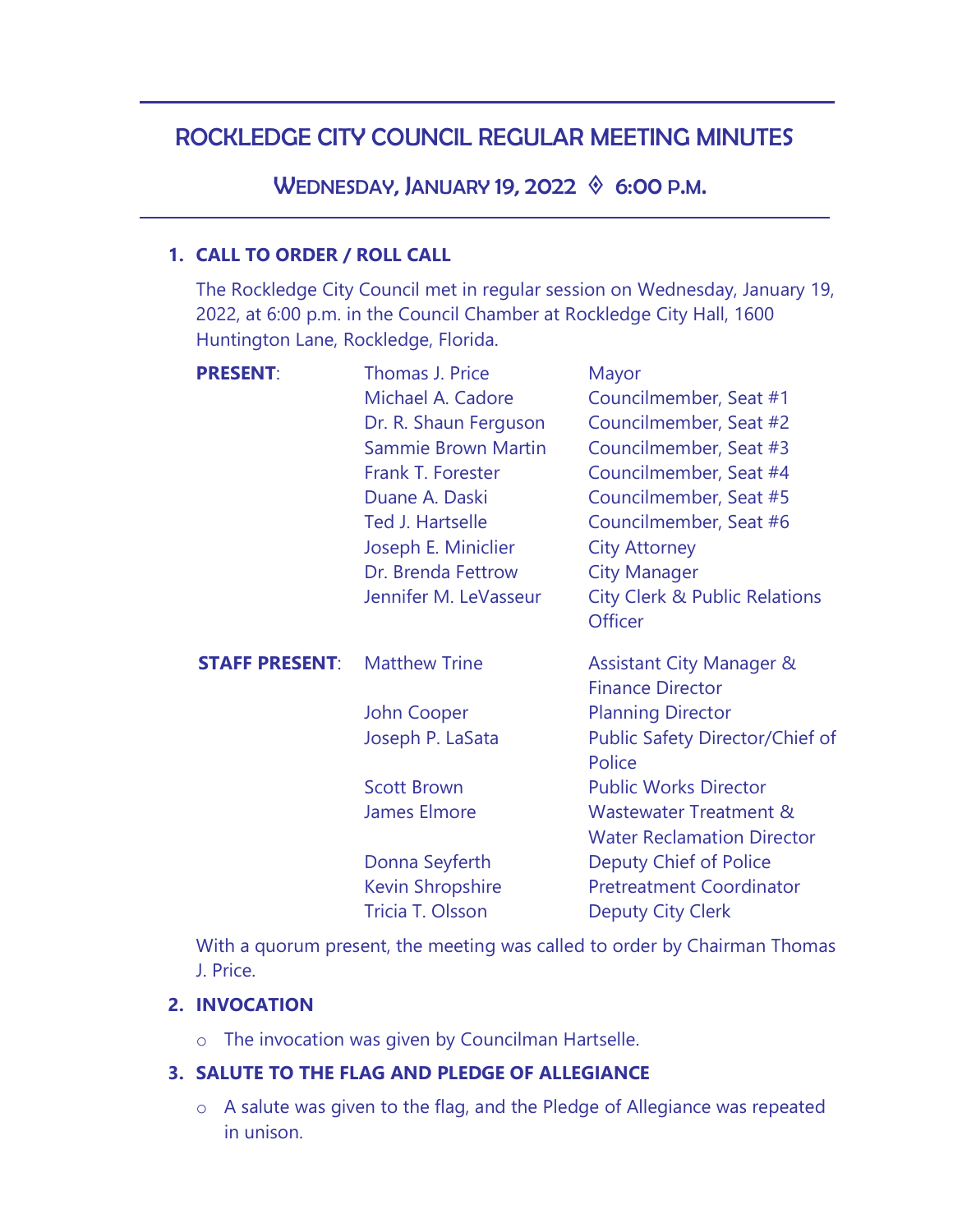### **4. APPROVAL OF MINUTES**

o Regular Meeting on December 15, 2021

*Councilman Daski moved to approve the minutes of the regular meeting on December 15, 2021; seconded by Councilman Cadore. The motion carried unanimously (7).*

### **5. PRESENTATIONS**

A. David Brubaker, President/CEO, Sharing Center of Central Brevard

Mr. David Brubaker, President/CEO of the Sharing Center of Central Brevard, addressed City Council in order to thank the City and the Department of Public Safety for continuing with the holiday food drives. A record amount of food (35,000 pounds) was donated this year, which provided one month of provisions for the emergency food pantry.

- B. Mayor Price
	- 1. Mayoral Proclamation
		- a. Te-Kisha Ferguson Neighbor Helping Neighbor Day

Mayor Price read aloud a Proclamation recognizing January 22, 2022 as Te-Kisha Ferguson Neighbor Helping Neighbor Day. The Proclamation was presented in honor of Te-Kisha Ferguson and received by Shawn Bassham, Chief Philanthropy Officer with St. Francis Reflections Lifestage Care. Ms. Bassham offered kind words about Te-Kisha's legacy. Councilman Ferguson spoke of Te-Kisha's life and recognized her mother present in the audience.

- 2. Employee Awards for 2021
	- a. Quality Public Service Awards
		- o Melissa McDaniel, City Hall
		- o Karla Polizzi, Public Safety Department, Fire Division
		- o Robert Weigel, Public Safety Department, Police Division
		- o Laufa Morgan, Wastewater Treatment & Water Reclamation **Department**
		- o Kimberly Peyton, Public Works Department

Mayor Price presented the 2021 Quality Public Service Awards to Melissa McDaniel, City Hall; Karla Polizzi, Public Safety Department, Fire Division; Laufa Morgan, Wastewater Treatment & Water Reclamation Department; and Kimberly Peyton, Public Works Department. Each of the award winners received a commemorative plaque and gift card, as well as the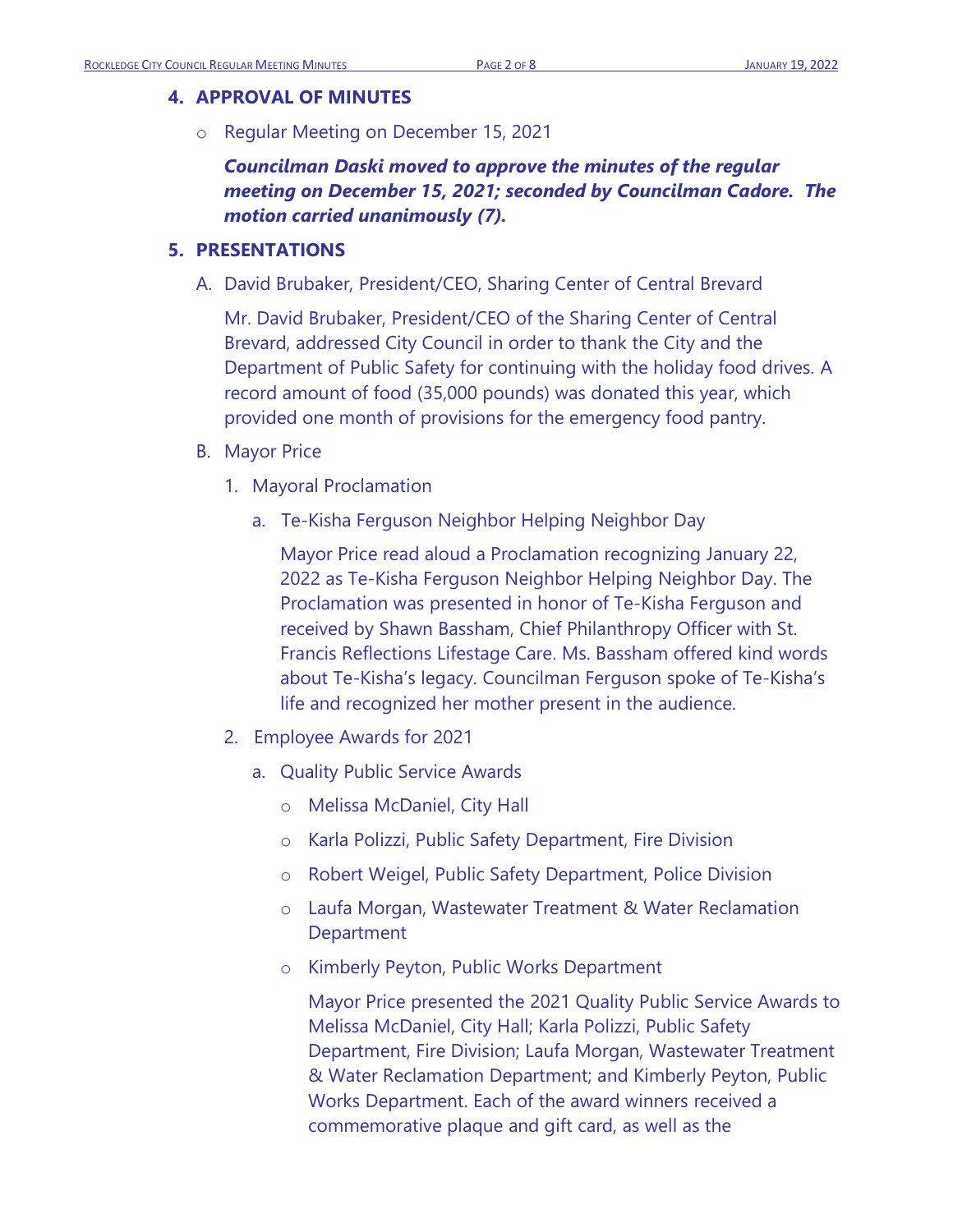congratulations of the Mayor and Council. Robert Weigel, Public Safety Department, Police Division, was unable to attend the meeting.

- b. Safety Employee of the Year
	- o Stephen Mahaffey, Public Safety Department, Fire Division

Battalion Chief Stephen Mahaffey of the Public Safety Department, Fire Division was honored as the Safety Employee of the Year for 2021. In recognition of Chief Mahaffey's accomplishment, he was presented with a commemorative plaque and gift card. The Mayor and Council expressed congratulations.

- c. Employee of the Year
	- o Stephen Sheridan, Public Safety Department, Fire Division

Stephen Sheridan of the Public Safety Department, Fire Division was honored as the 2021 City of Rockledge Employee of the Year. For his achievement, Mr. Sheridan was presented with a commemorative plaque, gift card, two days of paid personal leave, and a letter of commendation, as well as the congratulations of the Mayor and Council.

### **6. FINANCIAL / BUDGET REPORT**

o Month of December 2021

*Councilman Daski moved to be in receipt of the Financial/Budget Report for the month of December 2021; seconded by Councilwoman Martin. The motion passed by unanimous vote (7).*

#### **7. PUBLIC HEARINGS / ORDINANCES / RESOLUTIONS**

A. Ordinance: Second Reading and Public Hearing, Ordinance No. 1850- 2021, Amending the Rockledge Land Development Regulations by Deleting Section 57.79 and Replacing it with a New Section 57.79 to Include Dental Amalgam and Pharmaceutical Hazardous Waste Requirements

*Councilman Ferguson offered Ordinance No. 1850-2021 entitled* "AN ORDINANCE OF THE CITY OF ROCKLEDGE, BREVARD COUNTY, FLORIDA, DELETING SECTION 57.79 OF THE ROCKLEDGE LAND DEVELOPMENT REGULATIONS AND REPLACING IT WITH A NEW SECTION 57.79 "REQUIREMENTS AND STANDARDS FOR DIRECT AND INDIRECT DISCHARGE INTO THE WASTEWATER AND COLLECTION TREATMENT SYSTEM OF THE CITY OF ROCKLEDGE" TO INCLUDE DENTAL AMALGAM AND PHARMACEUTICAL HAZARDOUS WASTE REQUIREMENTS; DECLARING THAT INVALIDITY OF ANY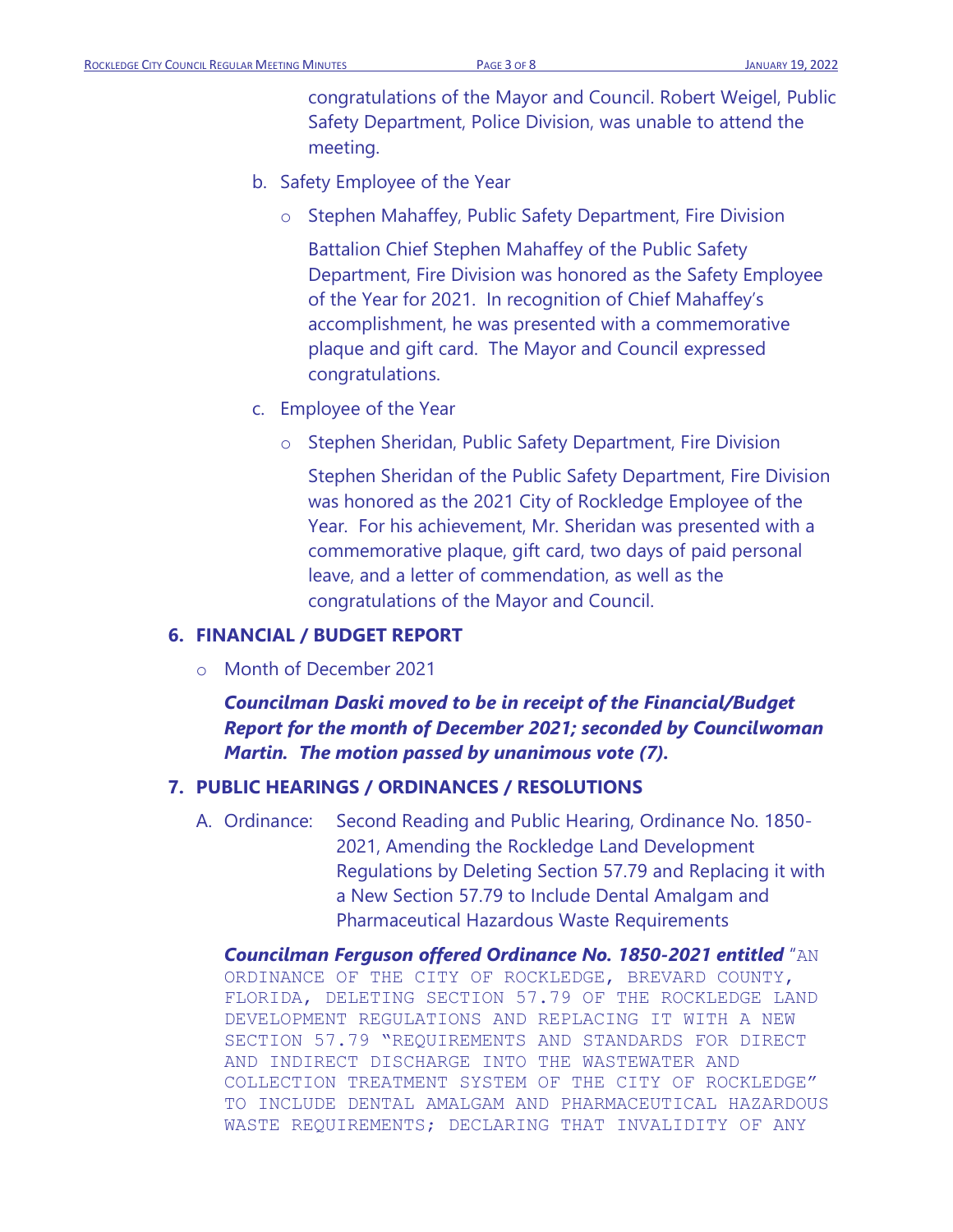PORTION HEREOF SHALL NOT AFFECT THE REMAINING PORTIONS OF THIS ORDINANCE; PROVIDING FOR THE EFFECTIVE DATE HEREOF AND FOR OTHER PURPOSES," *and moved for the second reading of the Ordinance by title only and to open the matter for public hearing; seconded by Councilwoman Martin. The motion* 

# *carried by unanimous vote (7).*

City Attorney Miniclier read aloud the title of the Ordinance for the second reading. Chairman Price declared the matter open to the public for discussion.

There being no public comment, Chairman Price declared the public hearing to be closed.

*Councilwoman Martin moved for the adoption of the Ordinance; seconded by Councilman Cadore. Voting for the motion: Mayor Price and Councilmembers Cadore, Ferguson, Martin, Forester, Daski and Hartselle. The motion carried by unanimous vote (7).*

### **8. REPORTS FROM BOARDS AND COMMITTEES**

# *Councilman Ferguson moved to be in receipt of the minutes of the following meetings:*

- o Code Enforcement Board, Minutes of Meeting on December 9, 2021
- o Board of Adjustment, Minutes of Meeting on December 21, 2021
- o Planning Commission, Minutes of Meeting on January 4, 2022
- o Student Advisory Committee, Minutes of Meeting on January 11, 2022

#### *seconded by Councilwoman Martin. The motion passed unanimously (7).*

- A. Code Enforcement Board, Minutes of Meeting on December 9, 2021 (no recommendation)
- B. Board of Adjustment, Minutes of Meeting on December 21, 2021 (no recommendation)
- C. Planning Commission, Minutes of Meeting on January 4, 2022 (no recommendation)
- D. Student Advisory Committee, Minutes of Meeting on January 11, 2022 (no recommendation)
- E. Reappointments and Appointments
	- 1. Reappointments
		- a. Planning Commission

# *Councilwoman Martin moved to reappoint Barbara Cooler, Kevin Jarvis, and Ashley Lanier for additional terms on the*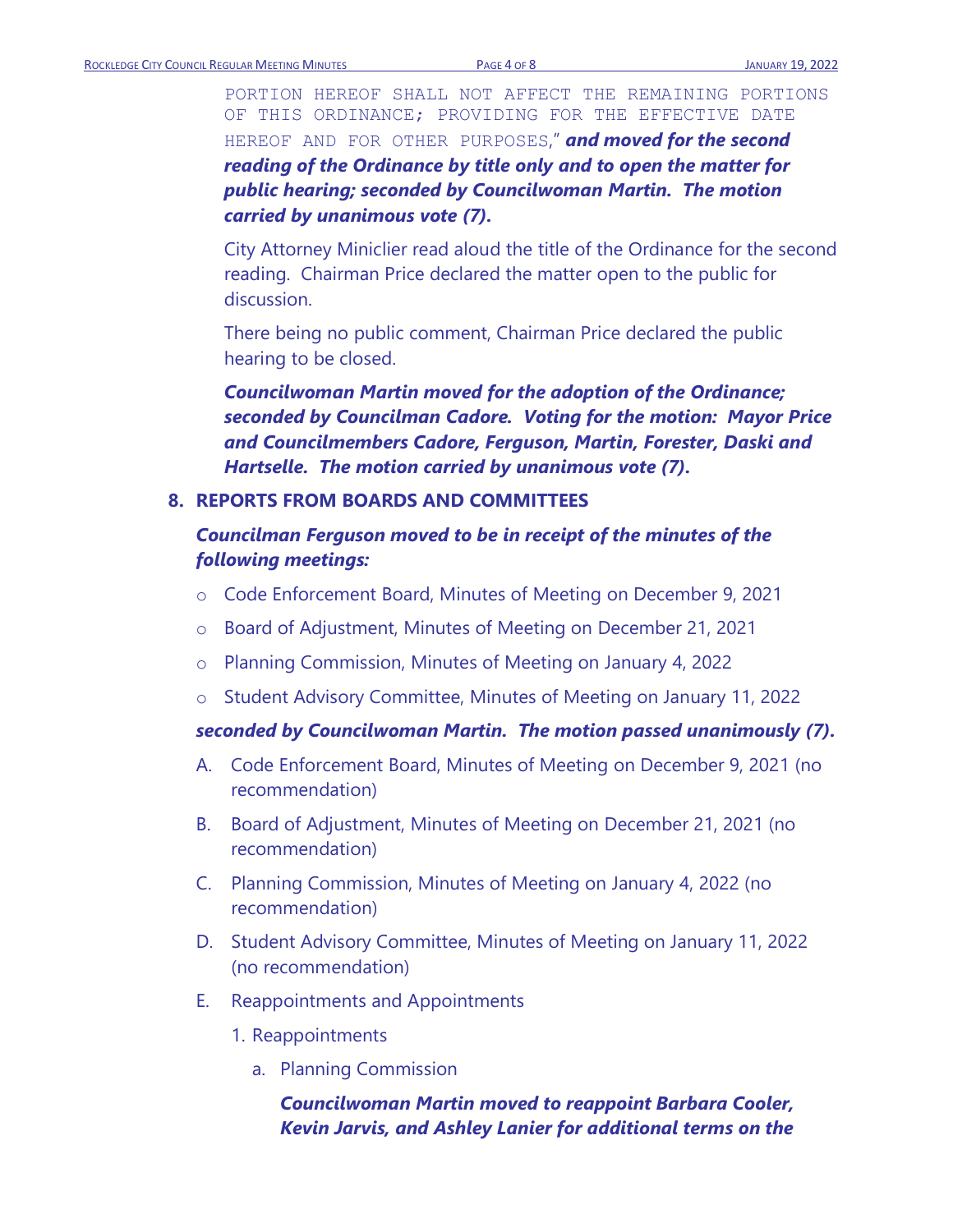*Planning Commission; seconded by Councilman Cadore. The motion passed without objection (7).* 

b. Fire Employees' Retirement Board

*Councilman Ferguson moved to reappoint Thomas "Pat" O'Neill to the legal resident member position on the Fire Employees' Retirement Board for an additional term; seconded by Councilwoman Martin. The motion carried unanimously (7).* 

c. General Employees' Retirement Board

*Councilman Daski moved to reappoint Brenda Black to the legal resident member position on the General Employees' Retirement Board for an additional term; seconded by Councilwoman Martin. The motion carried without objection (7).*

d. Police Employees' Retirement Board

*Councilman Ferguson moved to reappoint Joseph LaSata to the legal resident member position on the Police Employees' Retirement Board for an additional term; seconded by Councilman Cadore. The motion carried by unanimous vote (7).*

- 2. Appointments
	- a. General Employees' Retirement Board

*Councilman Daski moved to appoint Elon Poole to the active plan member position on the General Employees' Retirement Board; seconded by Councilwoman Martin. The motion carried without objection (7).*

# **9. UNFINISHED BUSINESS**

o None

# **10. CONSENT BUSINESS**

### *Councilman Daski moved for approval of these consent business items:*

- A. Approval: Interlocal Agreement, Brevard County Regional Opioid Settlement Funds (City Manager)
- B. Approval: Declaration of Surplus Property and Authorization to Sell Surplus Property, Wastewater Treatment Vehicles and Equipment (Wastewater Treatment Department)

*The motion was seconded by Councilwoman Martin and passed by unanimous vote (7).*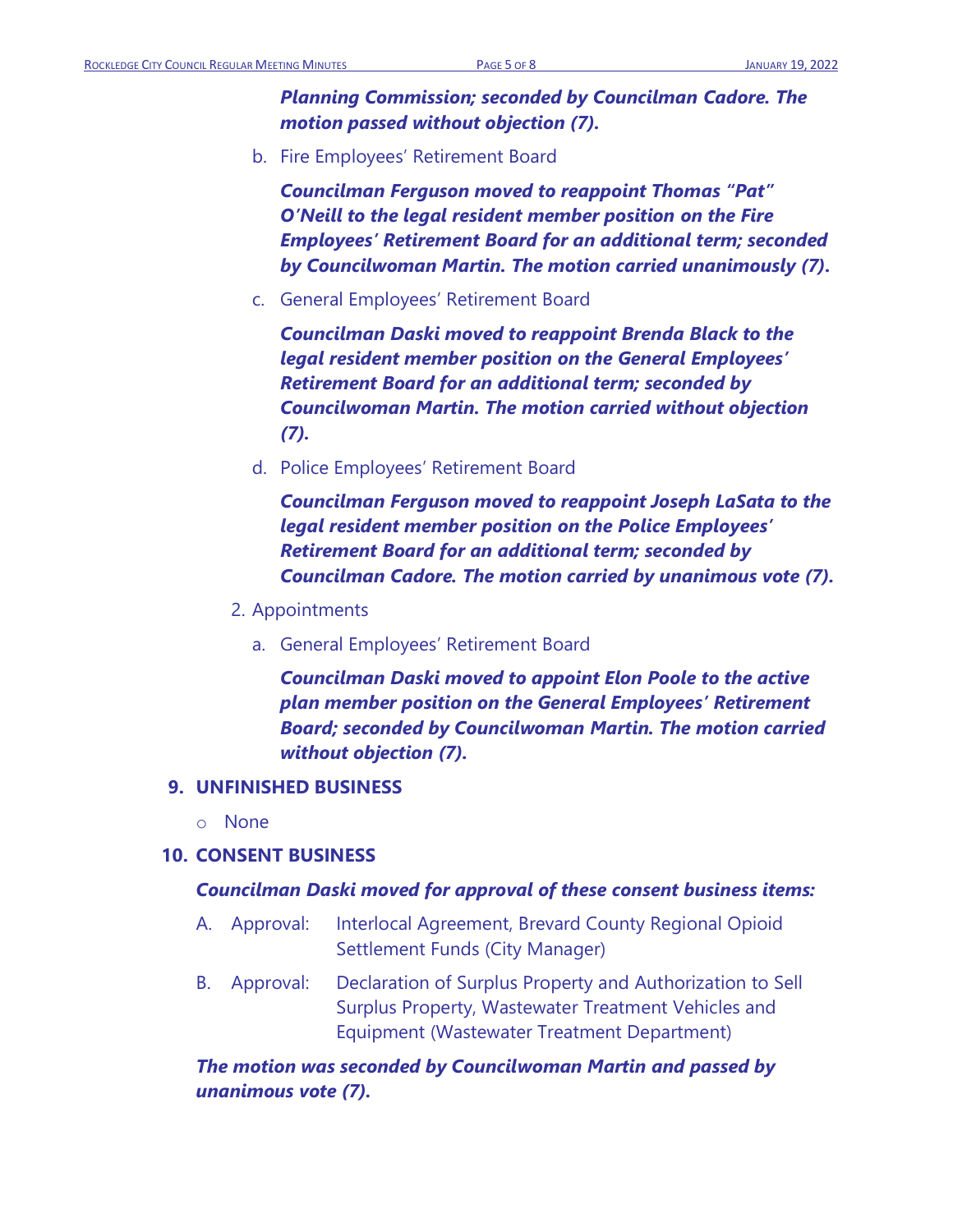### **11. ITEMS REMOVED FROM CONSENT BUSINESS**

o None

### **12. NEW BUSINESS**

A. Action Item: Travel Authorization, Florida League of Cities (FLC) Legislative Action Days (City Manager)

City Manager Fettrow reported that City officials are invited to attend Legislative Action Days during the Legislative Session, which provides an opportunity for members to get to know their legislators and to view the legislature at work first-hand. This year's Legislative Action Days will be held February 8-9, 2022 in Tallahassee. She noted that travel would commence on February 7<sup>th</sup> due to the distance.

# *Councilman Daski moved to authorize travel for any interested Councilmembers and the City Manager to attend the Florida League of Cities Legislative Action Days; seconded by Councilwoman Martin. The motion carried without objection (7).*

B. Action Item: Authorization to Implement Annual City Race Event and to Enter into an Agreement for Race Management Services, Running Zone Race Management, Inc. (City Manager)

City Manager Fettrow explained that the City desires to implement an annual race event, which would include a 5K and potentially other shorter distance races. This event will highlight the Civic Hub and the Don Griffin Recreational Trail at Lake Betsi. A tentative date of October 1, 2022 has been selected, and a tentative race route was provided to Council for consideration.

*Councilwoman Martin moved to authorize the City Manager to implement an annual City race event and to enter into an agreement with Running Zone Race Management, Inc. for race management services; seconded by Councilman Cadore. The motion passed by unanimous vote (7).*

### **13. PETITIONS, REMONSTRANCES AND COMMUNICATIONS**

o None

### **14. REPORTS**

- A. City Manager Report
	- o City Manager Fettrow:
		- Wished everyone a happy New Year.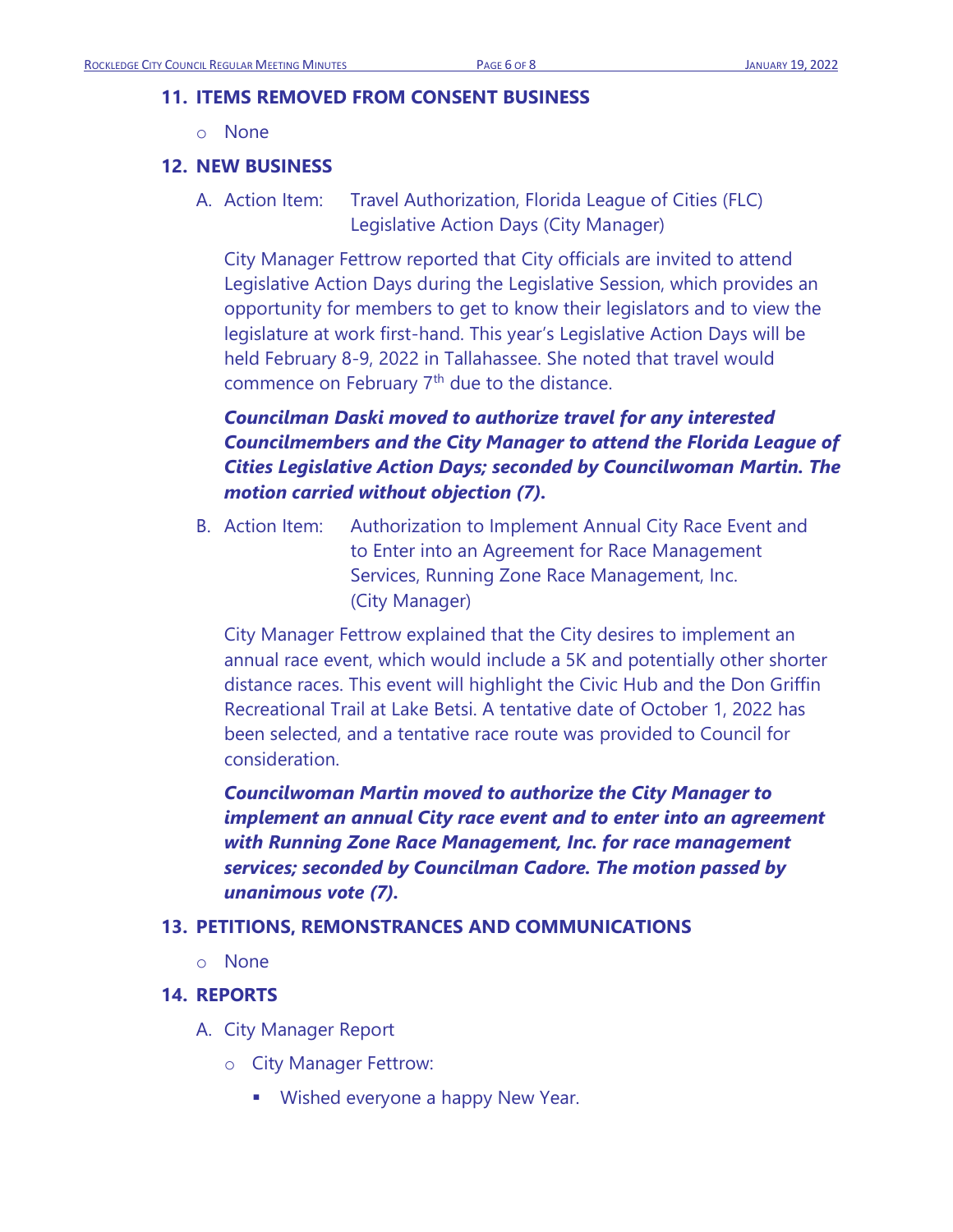- Reminded Council of the Food Truck event on January 28<sup>th</sup> from 4:30 p.m. – 7:30 p.m. in the Civic Hub and City Hall parking lot.
- B. City Attorney Litigation Report
	- o Month of January 2022

*Councilman Daski moved to be in receipt of the City Attorney Litigation Report dated January 6, 2022; seconded by Councilman Hartselle. The motion passed unanimously (7).*

City Attorney Miniclier responded to questions from Council regarding pending litigation.

- C. Reports from the Dais
	- o Councilmembers wished everyone a happy New Year and congratulated Councilman Ferguson, as he was recently sworn in as President of the Space Coast League of Cities.
	- o Councilwoman Martin:
		- **E** Attended a meeting on January  $17<sup>th</sup>$  where Parker Memorial Primitive Baptist Church Community Love Outreach program received a \$451,000.00 grant from Brevard County to facilitate food distributions in the unincorporated areas of Brevard County. The events will require volunteers.
		- Announced that longtime Rockledge resident Robert Taylor passed away.
		- **EXEDENT** Announced the passing of retired Titusville Battalion Chief Daryle Blankenship.
	- o Councilman Cadore:
		- **•** Thanked audience members for attending the meeting.
		- **•** Announced that the  $6<sup>th</sup>$  Annual Infinite Scholars event at Rockledge High School boasted a record number of attendees.
	- o Councilman Ferguson:
		- Thanked the Mayor and Council for the Proclamation establishing Te-Kisha Ferguson Neighbor Helping Neighbor Day and thanked Shawn Bassham for her work on behalf of the St. Francis Reflections Foundation.
		- Announced that, in honor of Te-Kisha Ferguson Neighbor Helping Neighbor Day, Faith Temple Christian Center will be giving away COVID test kits on Saturday, January 22<sup>nd</sup>.